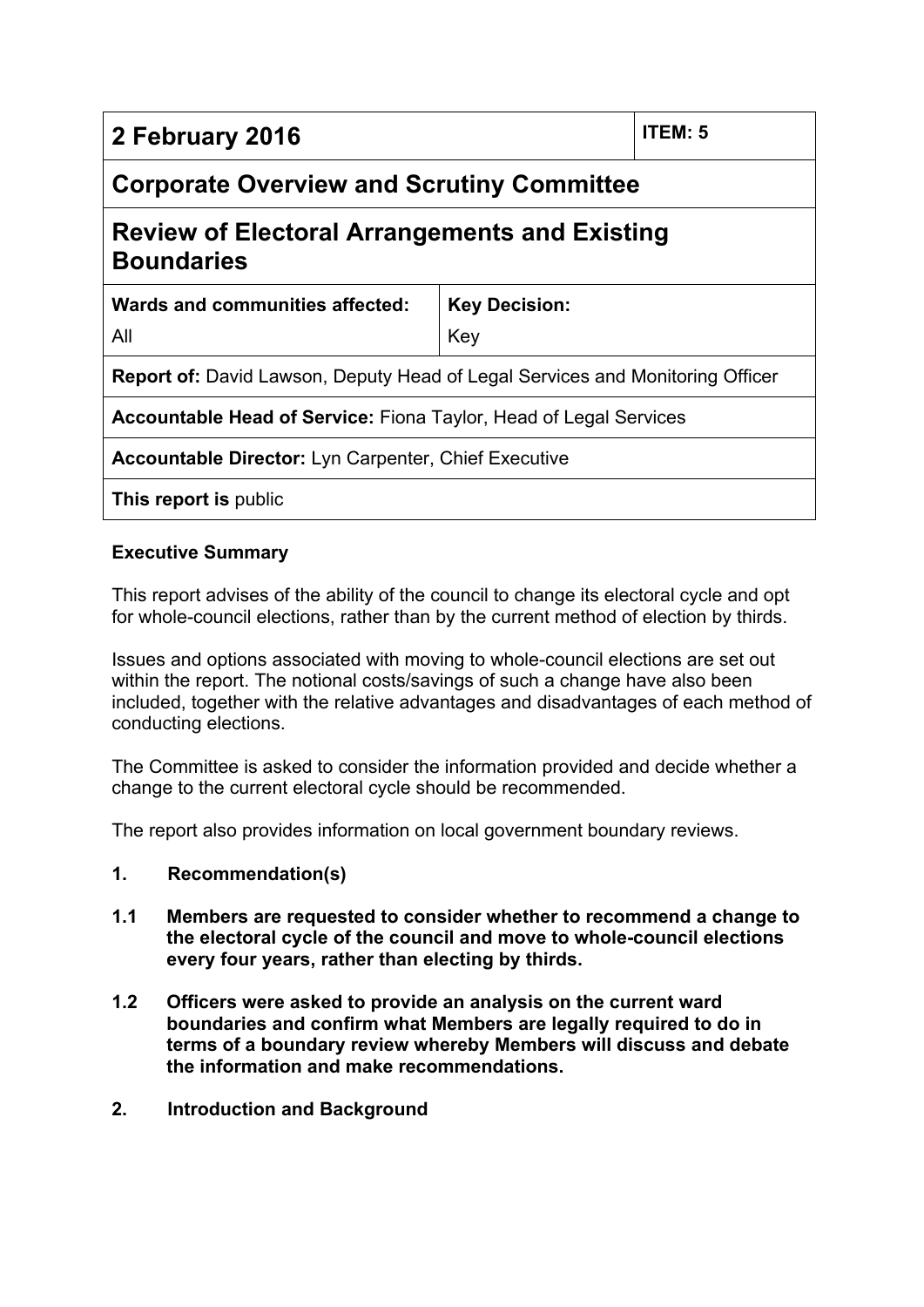- 2.1 The Corporate Overview and Scrutiny Committee reviewed the Election Arrangements in Thurrock at its meeting on 20 March 2014, where Committee Members resolved to inform and update their respective groups around the report and its contents and seek to progress debate on the issue in the new municipal year. Minutes of the meeting are attached at **Appendix 1** for information.
- 2.2 Subsequently, Councillor Hebb submitted a motion to Full Council on 22 October 2014 which read as follows and is attached at **Appendix 2**:

*"Thurrock is an area which is thirsty for regeneration, and needs political stability to attract investment. It therefore needs to demonstrate a more stable; consistent; lower-cost governance system.*

*Following a number of years of being in No Overall Control (NOC) Thurrock Council resolves to investigate and implement a move to a Four Yearly Election model".*

- 2.3 Following debate at the meeting on 22 October 2014 the motion was lost, detailed at **Appendix 3** (minute number 67 refers). Since this time the matter has not been progressed further, however further information is set out for Members information and consideration.
- 2.4 Section 85 of the Local Government Act 2000 provides principal authorities with three options for holding local elections, as set out below:
	- whole-council elections, where an election is held every four years and all councillors are to be elected
	- elections by halves, where an election is held every two years and half of the councillors are to be elected on each occasion
	- elections by thirds, where elections are held three years out of every four and one third of the councillors are to be elected on each occasion.
- 2.5 Thurrock Council currently elects by thirds and the Committee are therefore requested to consider whether to recommend a move towards whole-council elections every four years.
- 2.6 Prior to 2008, the process of changing the electoral cycle of a local authority involved seeking approval from the Secretary of State. The Local Government and Public Involvement in Health Act 2007 made it easier for principal authorities to change their electoral arrangements and gave councils the opportunity to decide this issue for themselves, subject to certain restrictions as to the years the whole-council election could be held.
- 2.7 Section 24 of the Localism Act 2011 has since amended the provisions in the 2007 Act and now allows councils that currently elect by thirds or halves to resolve, at anytime, to move to whole-council elections.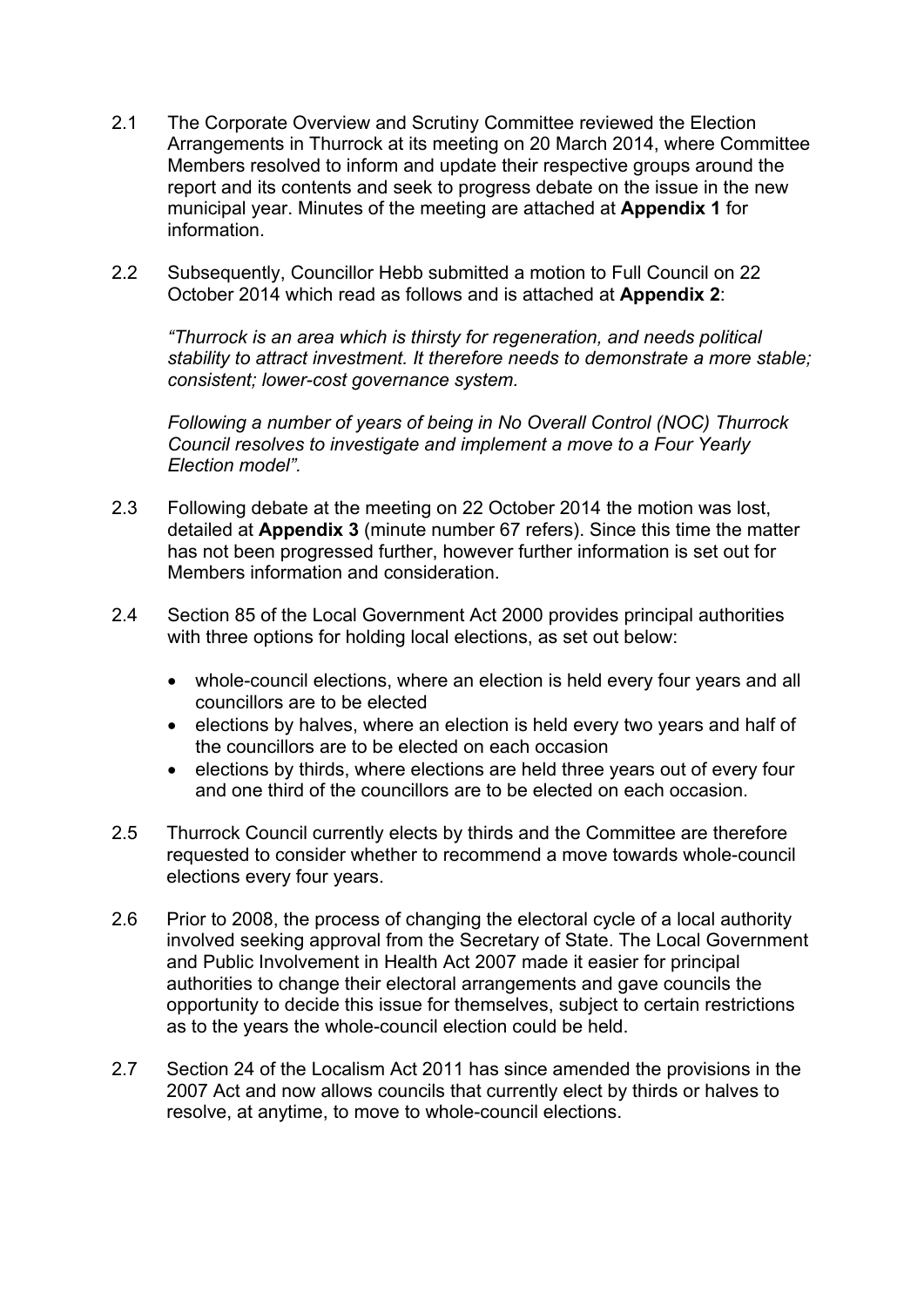- 2.8 If the council wishes to move to whole-council elections under Section 32 of the 2007 Act, it must carry out the following actions in the order listed:
	- Take reasonable steps to consult with such persons as it thinks appropriate on the proposed change;
	- Convene a special meeting of council;
	- Pass a resolution at that special meeting to change the electoral cycle by a two thirds majority of those voting. The council must pass the resolution before 31 December to allow all-out elections to be held in the following May (Section 34);
	- Publish an explanatory document on the decision and make this available for public inspection (Section 35); and
	- Give notice to the Electoral Commission that it has passed the resolution (Section 36).
- 2.9 When seeking to pass such a resolution, Section 24(3) of the Localism Act 2011 requires the council to specify the year in which it will hold its first election and elections will then be held every fourth year thereafter.
- 2.10 If the council were to seek to change its electoral cycle and move to wholecouncil elections, the earliest opportunity for these to be held will be in May 2017. In order to do this, the council must pass a resolution to do so before 31 December 2016.
- 2.11 The council may seek to change its electoral cycle at any time in the future and until such time as legislation is amended, must follow the steps set out in paragraph 2.8 above.

# **3. Issues, Options and Analysis of Options**

# **Forthcoming elections in Thurrock**

- 3.1 The scheduled timetable of elections in Thurrock from 2016 to 2020 includes the following types of election:
	- Local
	- Parliamentary
	- European Parliamentary
	- Police and Crime Commissioner
- 3.2 There will also be a Referendum called before the end of 2017. The current timetable of elections up to 2020 is set out below: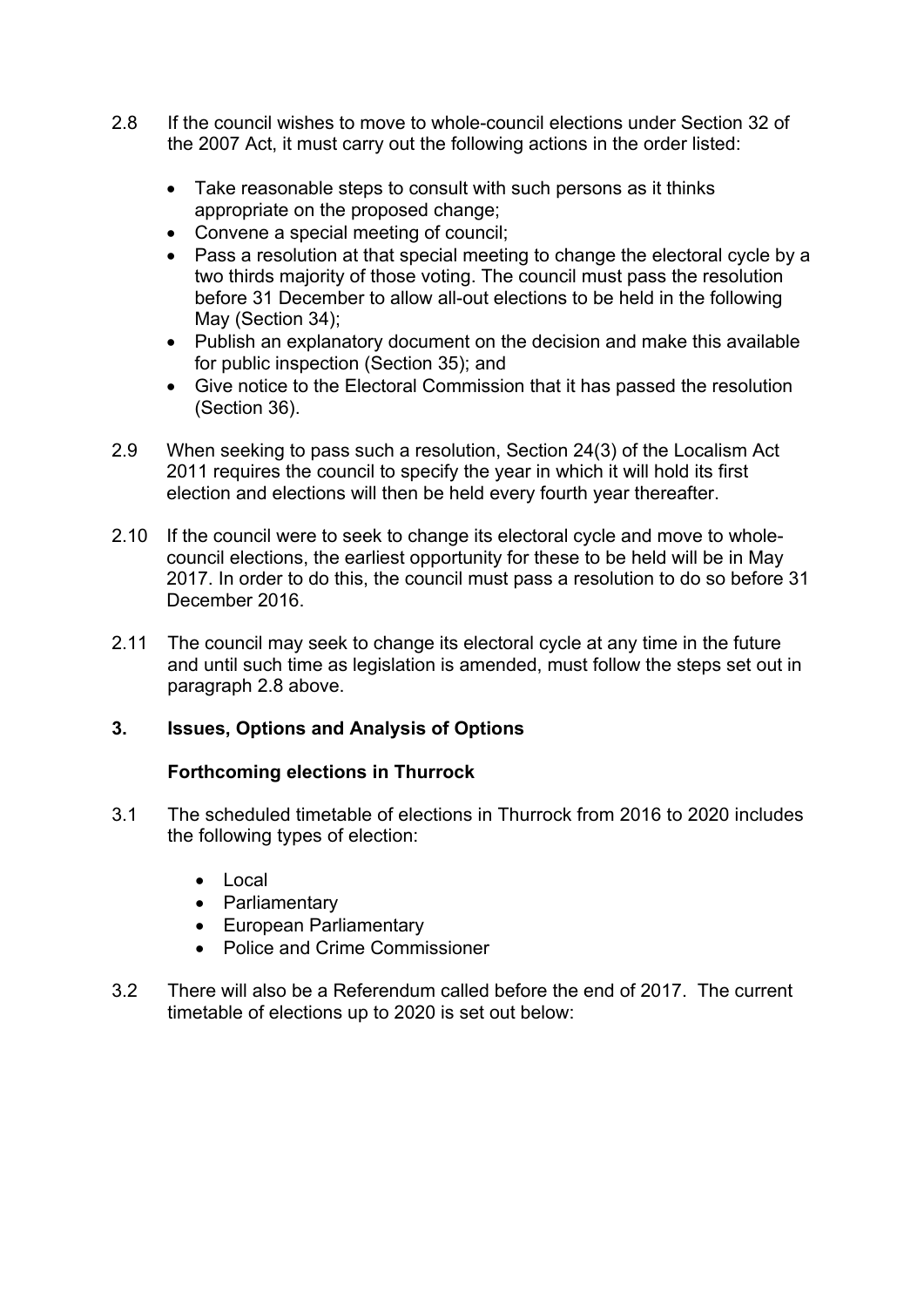| 2016-17                       | 2017-18 | 2018-19 | 2019-20  | 2020-21    |
|-------------------------------|---------|---------|----------|------------|
| Local                         |         | Local   | Local    | Local      |
|                               |         |         |          | General    |
|                               |         |         | European |            |
| <b>PCC</b>                    |         |         |          | <b>PCC</b> |
| Referendum before end<br>2017 |         |         |          |            |

3.3 Should the cycle of local elections be changed to whole-council elections, for example from 2017, the number of local elections required to be held will be reduced by three (in 2018/19, 2019/20 and 2020/21). The timetable of elections in Thurrock will therefore be as follows:

| 2016-17                | 2017-18                                      | 2018-19 | 2019-20  | 2020-21    | 2021-22                      |
|------------------------|----------------------------------------------|---------|----------|------------|------------------------------|
| Local<br>(by thirds)   | Local (whole<br>council)                     | -       |          |            | Local<br>(whole-<br>council) |
|                        |                                              |         |          | General    |                              |
| Possible<br>Referendum | Possible<br>Referendum<br>before end<br>2017 |         | European |            |                              |
| <b>PCC</b>             |                                              |         |          | <b>PCC</b> |                              |

# **Strengths and weaknesses of different electoral cycles**

3.4 The primary strengths and weakness of the move to whole-council elections, rather than elections-by-thirds, are set out below.

### Strengths:

- The council has a clear mandate for 4 years, allowing it to adopt a more strategic, long term approach to policy and decision making and focus less on yearly election campaigning. Indeed, Lord Heseltine's 2012 report on economic growth "No Stone Unturned in Pursuit of Growth" makes a strong recommendation for whole Council elections based on his views that 4 year term authorities are better placed to take long term strategic decisions;
- It avoids election fatigue and the results are simpler and more easily understood by the electorate. There would be a clear opportunity for the electorate to change the political composition of the council once every four years;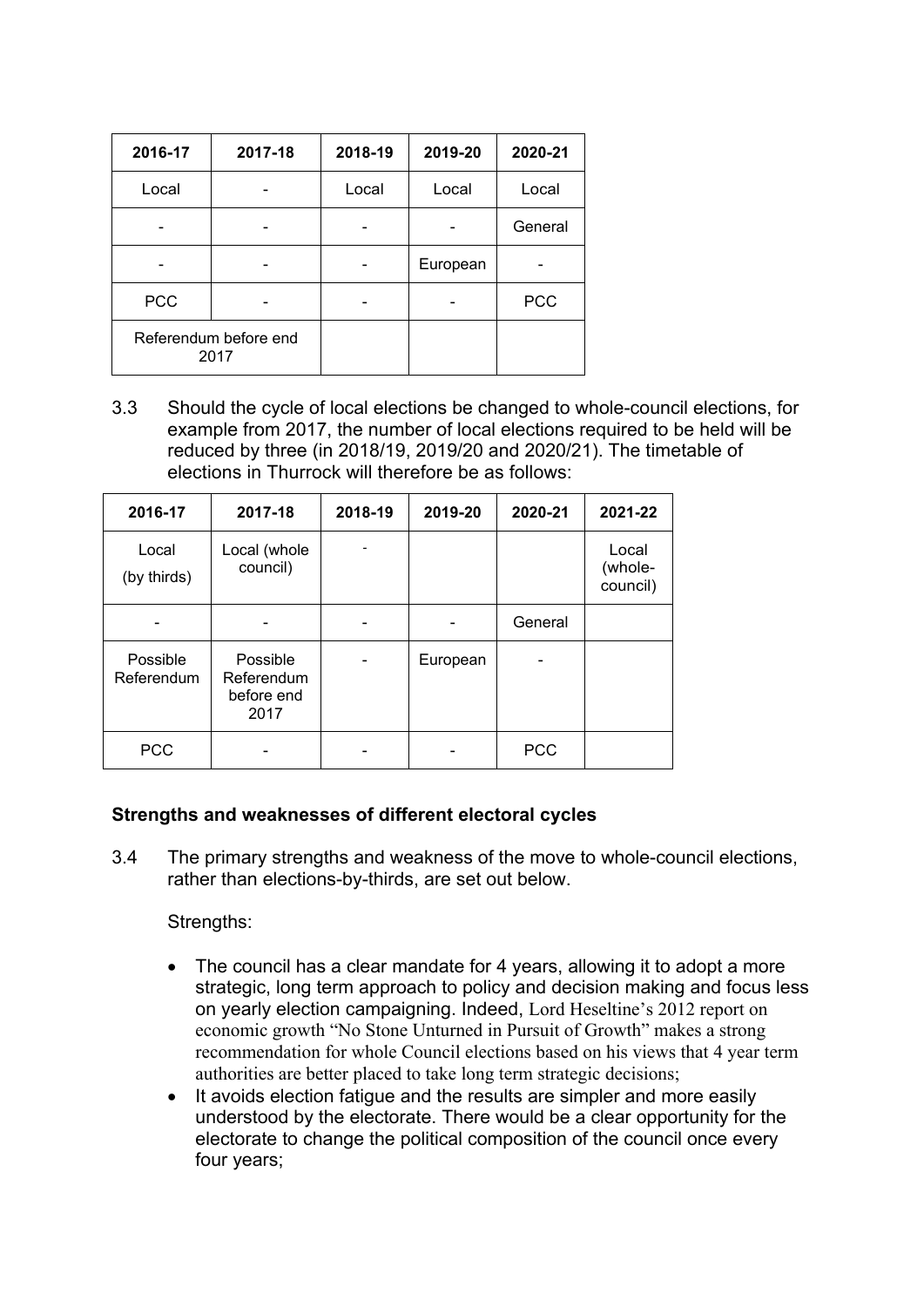- Greater publicity of whole council elections may generate higher turnout. The Electoral Commission suggests that electorates associate more clearly with whole-council elections;
- It may appear to be cheaper for the council and political parties as well as less disruptive to public buildings used as polling stations excluding those years where there is a standalone, non local election; and
- Causes less disruption and ensures the council is working 12 months per annum not 10 in 3 out of every 4 years when an election is to be held

#### Weaknesses:

- Electors would lose the opportunity to influence and hold the Council to account on an annual basis;
- Smaller parties may find it harder to resource the "whole Council" elections process
- It may be harder for independent candidates standing on a matter of strong local interest to get elected without an annual poll
- Perceived lack of continuity if there are a lot of new Councillors at one election, although this has not been a problem in any councils operating the system;
- Higher potential for by-elections;
- Additional cost of consultation on any proposals to change the electoral cycle; and
- Additional cost of publicity on the new system and what this means for electors.
- Additional cost of whole council election in 2017/18 (unplanned for) and a whole council election in 2021/22 will not be part funded by a Parliamentary election
- Whole council elections in 2017/18 and 2021/22 will not be assisted by national publicity for Parliamentary elections and may not benefit from the higher local turnout at these elections.
- 3.5 The primary strengths and weakness of retaining elections-by-thirds are set out below.

Strengths:

- Avoids electing a complete change of councillors with no experience and allows continuity of councillors;
- More likely to be influenced by local rather than national politics, and this national influence will increase given the trend toward Parliamentary elections being held on the same day as local elections;
- Encourages people into the habit of voting, and voting for one person is well understood by voters. Voting for two or three councillors under wholecouncil elections could cause confusion;
- Allows judgement of a council annually rather than every four years and allows the electorate to react sooner to local circumstances, thereby providing more immediate political accountability;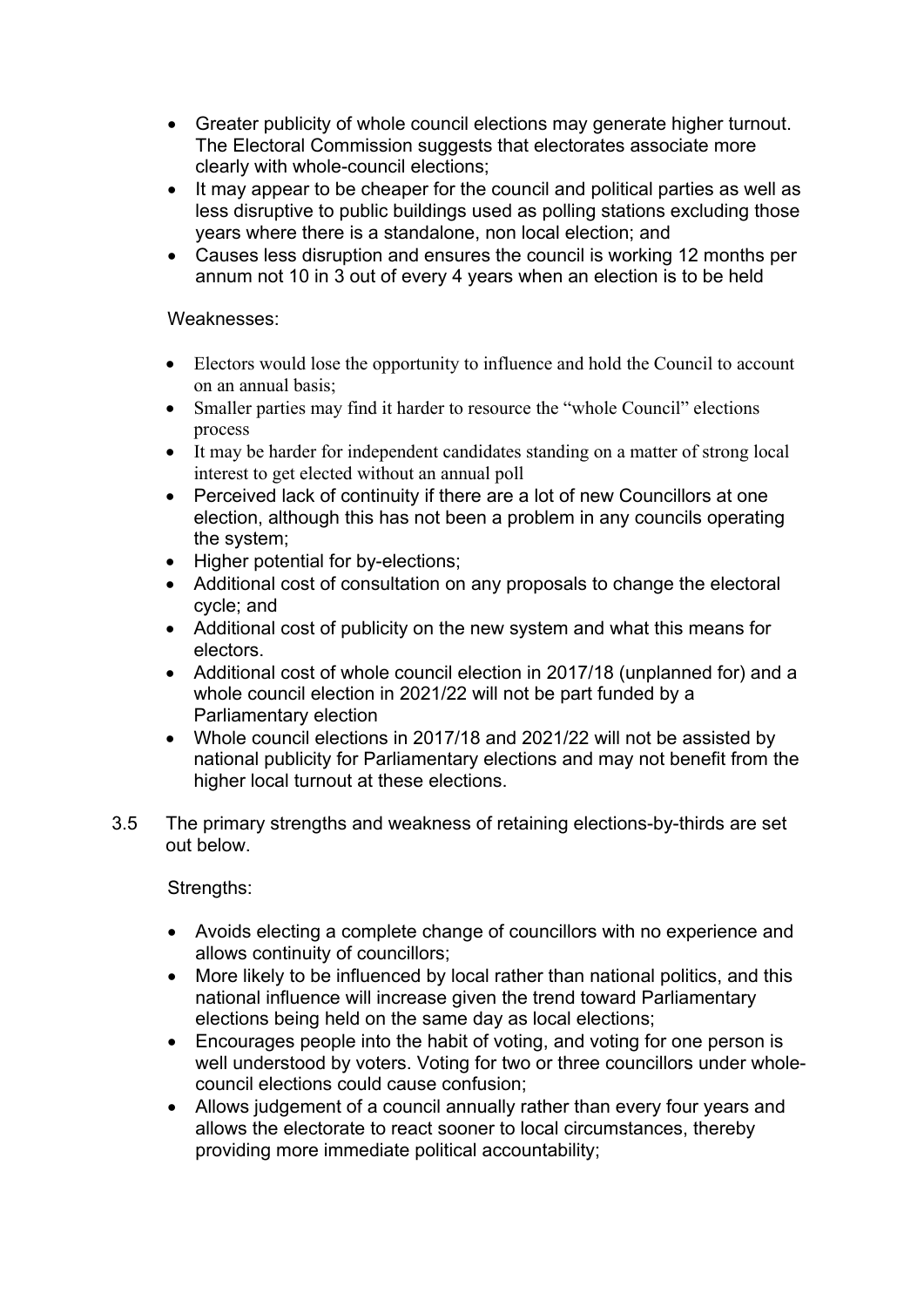- Regular booking of polling facilities and use of staff on election duties increases effectiveness of training and retention of polling facilities;
- Electors are familiar with an election every year and a change to wholecouncil elections is likely to cause confusion; and
- In 2 out of the 3 years the cost of the local election will be part funded by a Parliamentary election. In 2019/20 this will be a 50% cost for a local election. In 2020/21 this will be approximately 33% cost as there will be three elections scheduled.

### Weaknesses:

- Current system encourages short-term thinking and lack of planning; and
- Costs of holding elections in three out of every four years. However, if whole elections were held in 2017 the local election costs will be funded in full by the local authority for 2017 and 2021 as there is no scheduled Parliamentary election.

### **The cost of running local elections**

3.6 Under the current system of electing by thirds, the cost of running a local election has been estimated as follows:

|           | Local election, not combined with another<br>election (see 2018 on the current timetable of<br>elections)      | £200,000 |
|-----------|----------------------------------------------------------------------------------------------------------------|----------|
| $\bullet$ | Local election, combined with another election<br>(see 2016 and 2019 on the current timetable of<br>elections) | £120,000 |
| $\bullet$ | Local election, combined with two other<br>elections (see 2020 on the current timetable of<br>elections)       | £100,000 |

- 3.7 The cost of running a whole-council local election has been estimated as follows:
	- Local election, not combined with another election (2017 and 2021 on the proposed revised timetable) £230,000
- 3.8 If the council moved to whole-council elections from May 2017, and every four years thereafter, the next scheduled local election would take place in 2021. It should be noted that the local elections would not be combined with the Parliamentary elections.
- 3.9 It has been estimated that, under the current system of electing by thirds, the cost of holding local elections in each applicable year from 2016 to 2021 will be in the region of £540,000.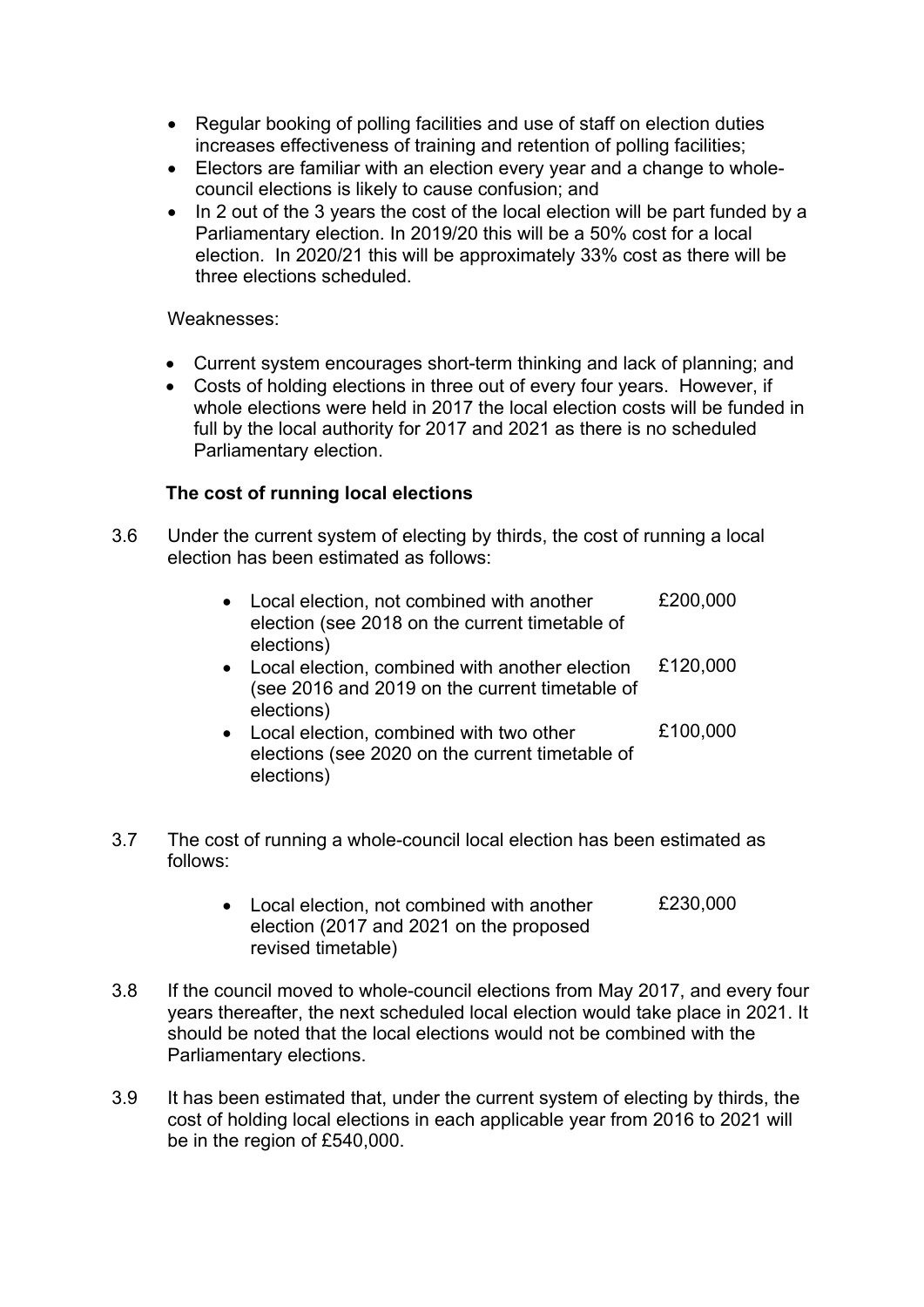| Cost                                 | 2016-17                               | 2017-18                  | 2018-19 | 2019-20  | 2020-21    | <b>Estimate</b><br>cost to<br>2020/21 |
|--------------------------------------|---------------------------------------|--------------------------|---------|----------|------------|---------------------------------------|
|                                      | Local                                 | $\overline{\phantom{a}}$ | Local   | Local    | Local      |                                       |
|                                      |                                       |                          |         |          | General    |                                       |
|                                      |                                       |                          |         | European |            |                                       |
|                                      | <b>PCC</b>                            |                          |         |          | <b>PCC</b> |                                       |
|                                      | (Police Crime<br>and<br>Commissioner) |                          |         |          |            |                                       |
| Cost to<br>Local<br><b>Authority</b> | 120,000                               | 0                        | 200,000 | 120,000  | 100,000    | £540,000                              |
|                                      | Referendum before end<br>2017         |                          |         |          |            |                                       |

3.10 The estimated cost of holding local elections in the same time period under a whole-council system would be in the region of £350,000, an estimated saving of £190,000 as shown below:

| Cost                                 | 2016-17                | 2017-18                                      | 2018-19        | 2019-20  | 2020-21     | <b>Estimate</b><br>cost to<br>2020/21 |
|--------------------------------------|------------------------|----------------------------------------------|----------------|----------|-------------|---------------------------------------|
|                                      | Local<br>(by thirds)   | Local (whole<br>council)                     | $\overline{a}$ |          |             |                                       |
|                                      |                        |                                              |                |          | General     |                                       |
|                                      | Possible<br>Referendum | Possible<br>Referendum<br>before end<br>2017 |                | European |             |                                       |
|                                      | <b>PCC</b>             |                                              |                |          | <b>PCC</b>  |                                       |
| Cost to<br>Local<br><b>Authority</b> | 120,000                | 230,000                                      | 0              | 0        | $\mathbf 0$ | £350,000                              |

# **By-elections (and associated costs)**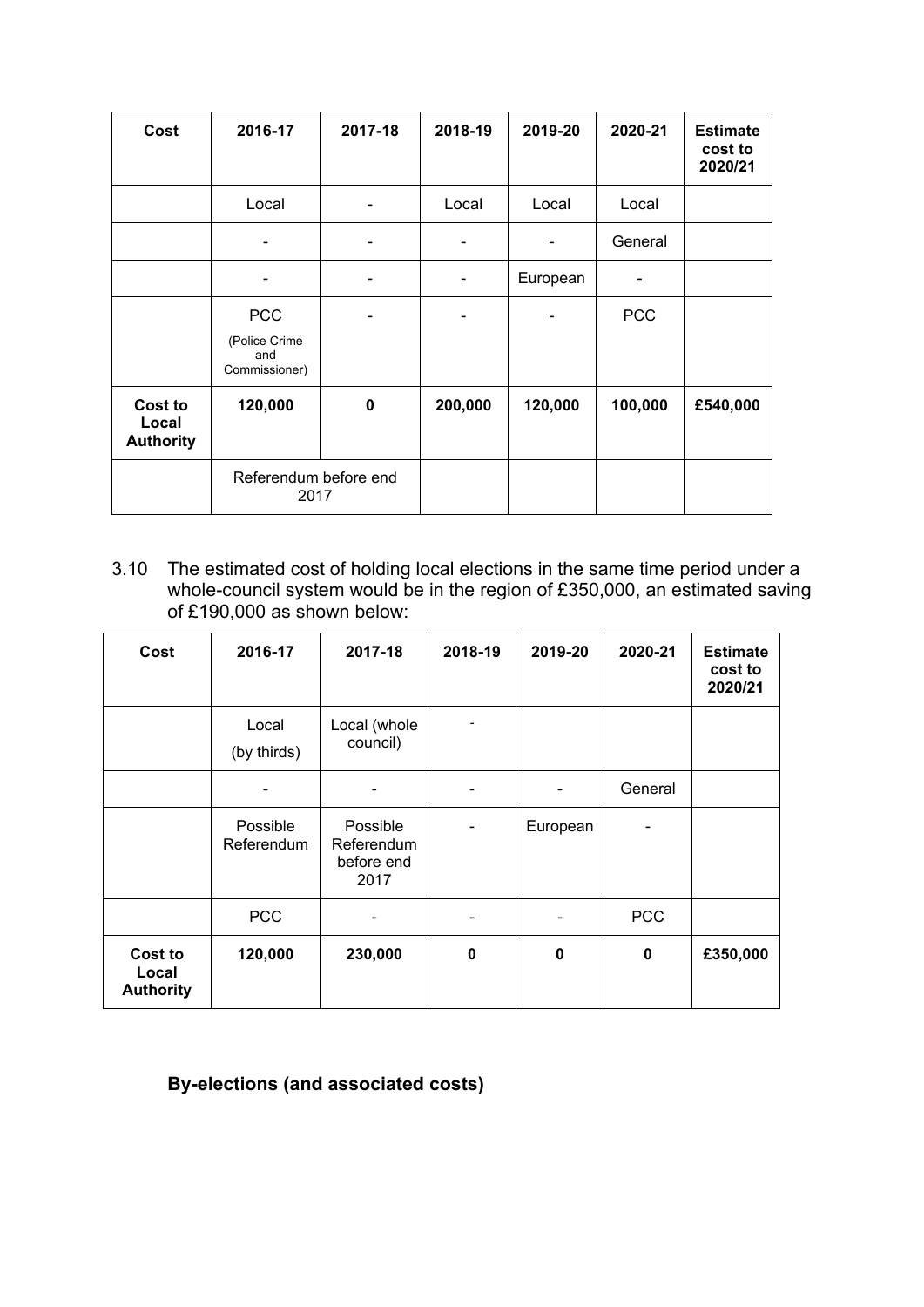- 3.11 The term of office of a councillor is four years. A by-election is required when a vacancy on the council has to be filled between regularly scheduled elections.
- 3.12 The cost of holding a by-election to fill a single vacancy has been estimated in previous reports as between £10-12,000. The recent by election for West Thurrock & South Stifford in September 2015 cost approximately £13,000. A by election in a ward with temporary polling stations (for example The Homesteads) would be around £20,000.

|                                         | <b>West Thurrock</b><br>& South<br><b>Stifford (2015)</b> |
|-----------------------------------------|-----------------------------------------------------------|
| Staffing                                | £4,500                                                    |
| <b>Buildings</b>                        | £550                                                      |
| Postal voting                           | £950                                                      |
| <b>Ballot papers &amp; Postal Packs</b> | £1,434                                                    |
| Poll cards & postage                    | £4,358                                                    |
| <b>Miscellaneous</b>                    | £1,000                                                    |
| <b>Total</b>                            | £12,792                                                   |

### **Implications of any change on the running and management of already scheduled elections**

- 3.13 The practical impact of organising separate elections on the same day needs to be considered carefully, particularly if the scale of the local election was to increase owing to a move to the full council being elected rather than a third of members of the authority.
- 3.14 The turnout figures for local elections are likely to be boosted by association with a high profile election. However, that association could obscure local issues for voters when casting their vote in the local elections. Whole council elections from 2017 would not schedule the local elections in line with a national election.
- 3.15 Considerable expertise and organisation will be required to ensure these crucial events are run well. The risk to the council's reputation is substantial, so the professionalism and experience of staff in producing a transparent and accurate result is crucial.
- 3.16 A change to the electoral cycle in 2017, or a year thereafter, is likely to have the following implications:
	- There is a high risk of elector confusion, as they will be asked to vote for more than one candidate when this has not previously been the case in Thurrock. This could cause problems on the day of the election. However Thurrock has many new communities who may be familiar with this approach.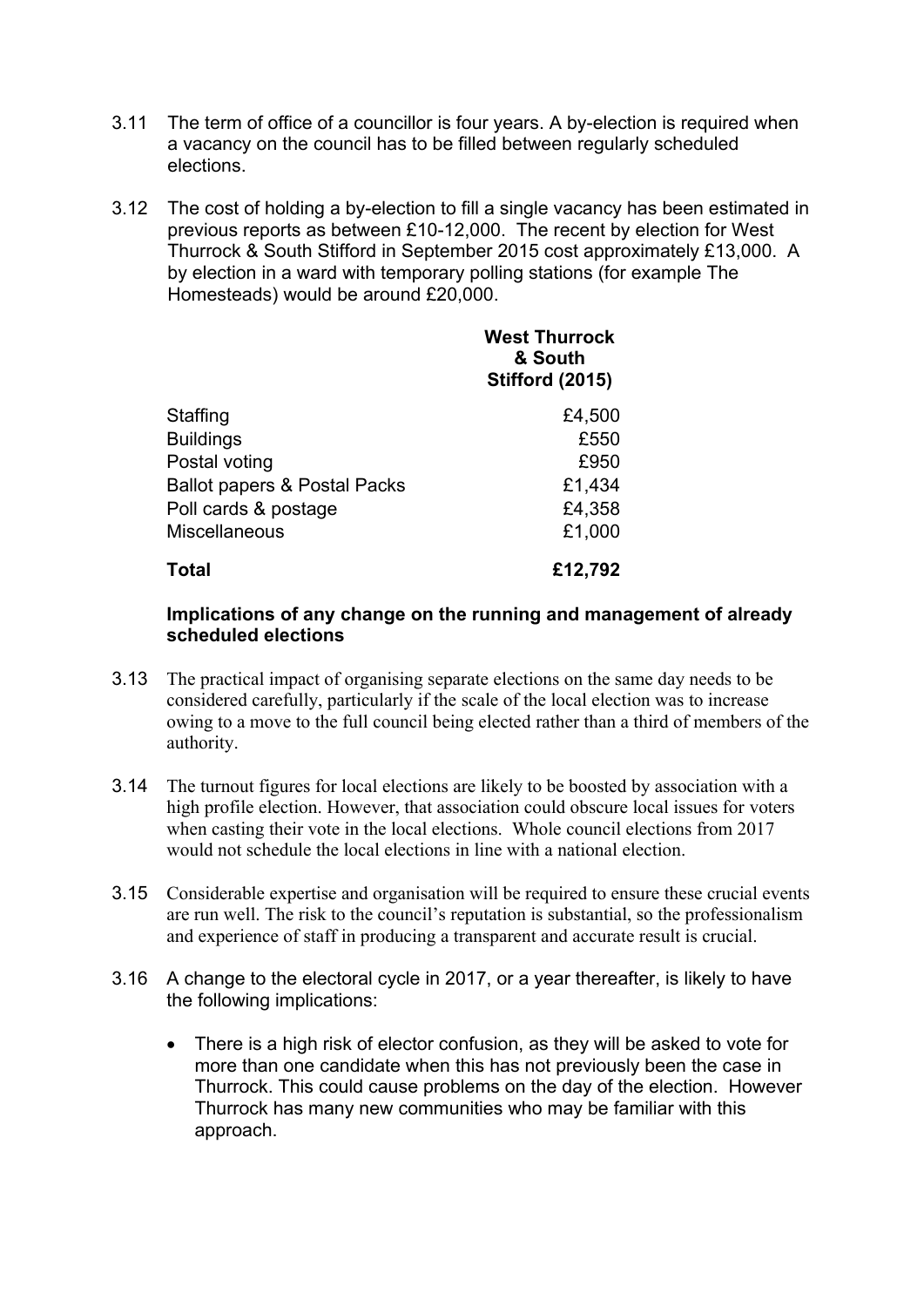- Staff training will need to be reviewed and resources increased to ensure the nomination process is managed effectively with the increase in candidate numbers and a change to ballot papers with voting for more than one candidate.
- The cost of ballot papers will increase due to the increased number of candidates and potentially increase the number of ballot boxes required.
- The nomination process and timeframe will require additional staff resources to check and input nomination papers.
- Count venue costs and staffing costs may increase due to lengthened count process.
- There is a risk of rushing to implement any change in 2017. Electoral Services and electors are adjusting to Individual Elector Registration (IER). Consultation may need to be resourced corporately and is likely to involve additional costs.
- Retention of staff knowledge and training on local elections may be difficult to sustain with a four year cycle.
- Electors will not be expecting an election in 2017. Considerable publicity and resources will be required to highlight a change to the electoral cycle and voting process within Thurrock.

# **Implications of any change on the work of Electoral Services**

- 3.17 With the current cycle of elections, as shown in paragraph 3.2, Electoral Services will have one year where no elections are scheduled to be held, 2017-18. Any change to the cycle of elections is likely to have implications for the work of the team.
- 3.18 It is important to note that throughout the course of any given year, the team continue to undertake vital work to support both the electoral registration and election process. Those years where an election is not scheduled to be held provide an opportunity for statutory and other more time-consuming project work to be undertaken.
- 3.19 The types of work usually undertaken by the team are:

Statutory Annual Canvass:

- Canvass all households according to the current legislation. This is typically a 5 month project
- Publication of the revised register by 1 December each year

Compilation of the Register of Electors on behalf of the Electoral Registration Officer, including:

- Monthly updates by statutory dates
- Maximising registration data mining, tracking and inviting new residents to register, including statutory requirement to follow up non responders and personally visit non responding electors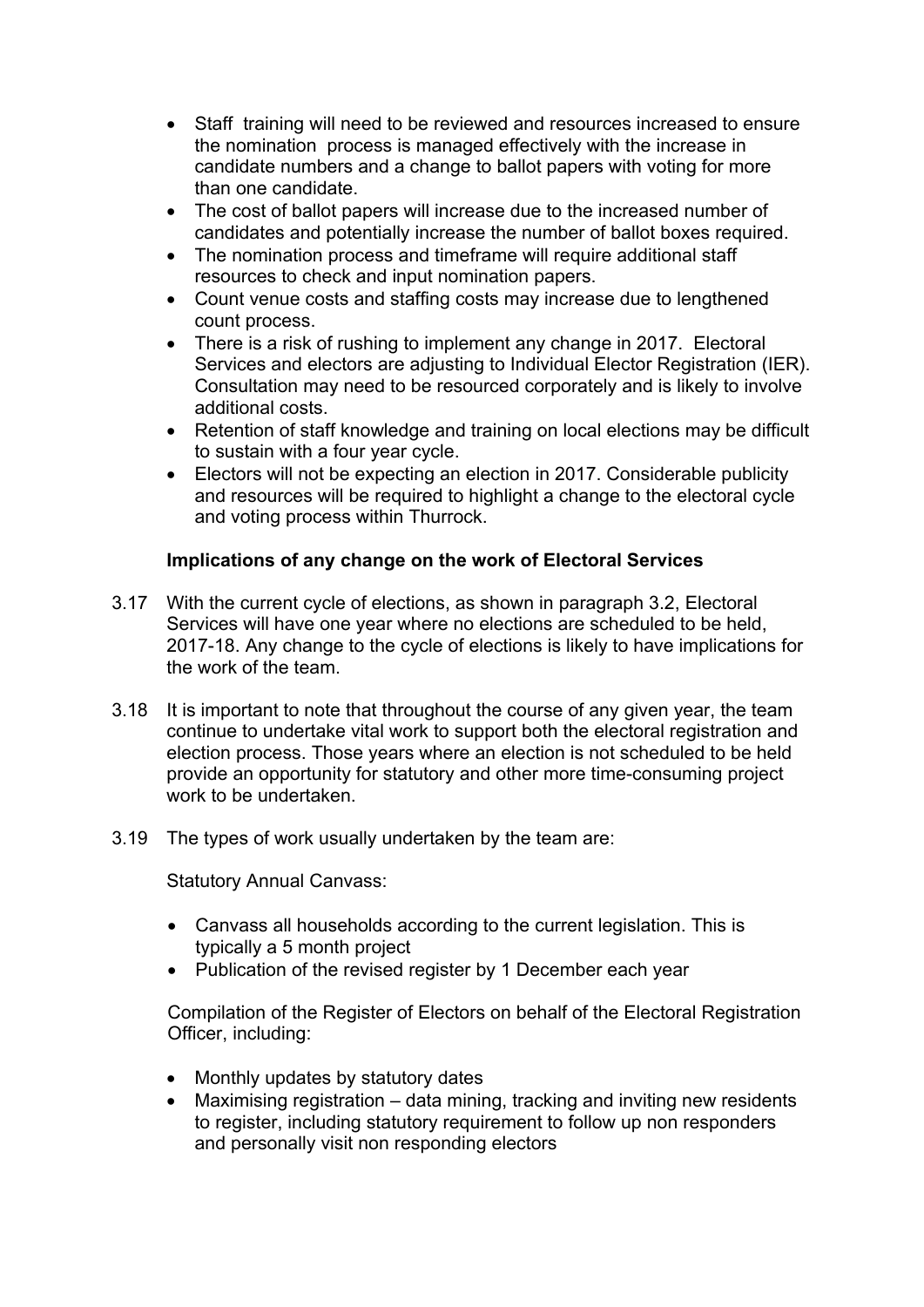- Accuracy of register reviewing existing electors following receipt of information and removing from register if required
- Maintaining the property register
- Provision of data to credit agencies and other persons permitted to receive the register by legislation
- Reporting on performance standards to the Electoral Commission

# Project work:

- Review of processes in non election years
- Refresh of paperwork including storage of forms / scanned images
- Audit and refresh of election equipment
- Statutory Absent Vote Refresh. This is typically a 3 month project
- Statutory Polling Place and District Reviews. This is typically a 4 month project at a minimum. The next review must commence by October 2018.
- At any time there is the potential for By elections, Community Governance Reviews, Referendums and Council Tax referendums
- 3.20 A proactive approach is required by the Service throughout the year in order to maintain accurate and complete registers, ensuring as far as possible that all eligible persons are on the register and that all non eligible persons are removed. The Electoral Registration Officer has a duty to maintain an accurate register and the service undertakes activity throughout the year to identify people who are not registered individually and encourage them to register.
- 3.21 The Service implemented Individual Elector Registration (IER) in 2014 and carried out the first annual canvass under IER in 2015. 2015/16 will be the first 'normal' year of operation under IER. One implication of IER is the requirement to continuously data mine to identify electors who are not registered and send up to three reminders and personally canvass potential electors who do not respond to initial invitations.

# **Transition to whole council elections**

- 3.22 If the council pass a resolution to move to whole-council elections, the term of office of all councillors will come to an end in May of that year, irrespective of the councillors' length of service at that time.
- 3.23 This will need to be explained to both serving councillors who have not served their full four year term of office, together with any candidates who wish to stand in a local election the year before a change to the electoral cycle comes into effect. This would therefore impact on the forthcoming local election in May 2016/17 and bring forward a local election in a year scheduled for no election (2017/18).

# **Boundary Reviews**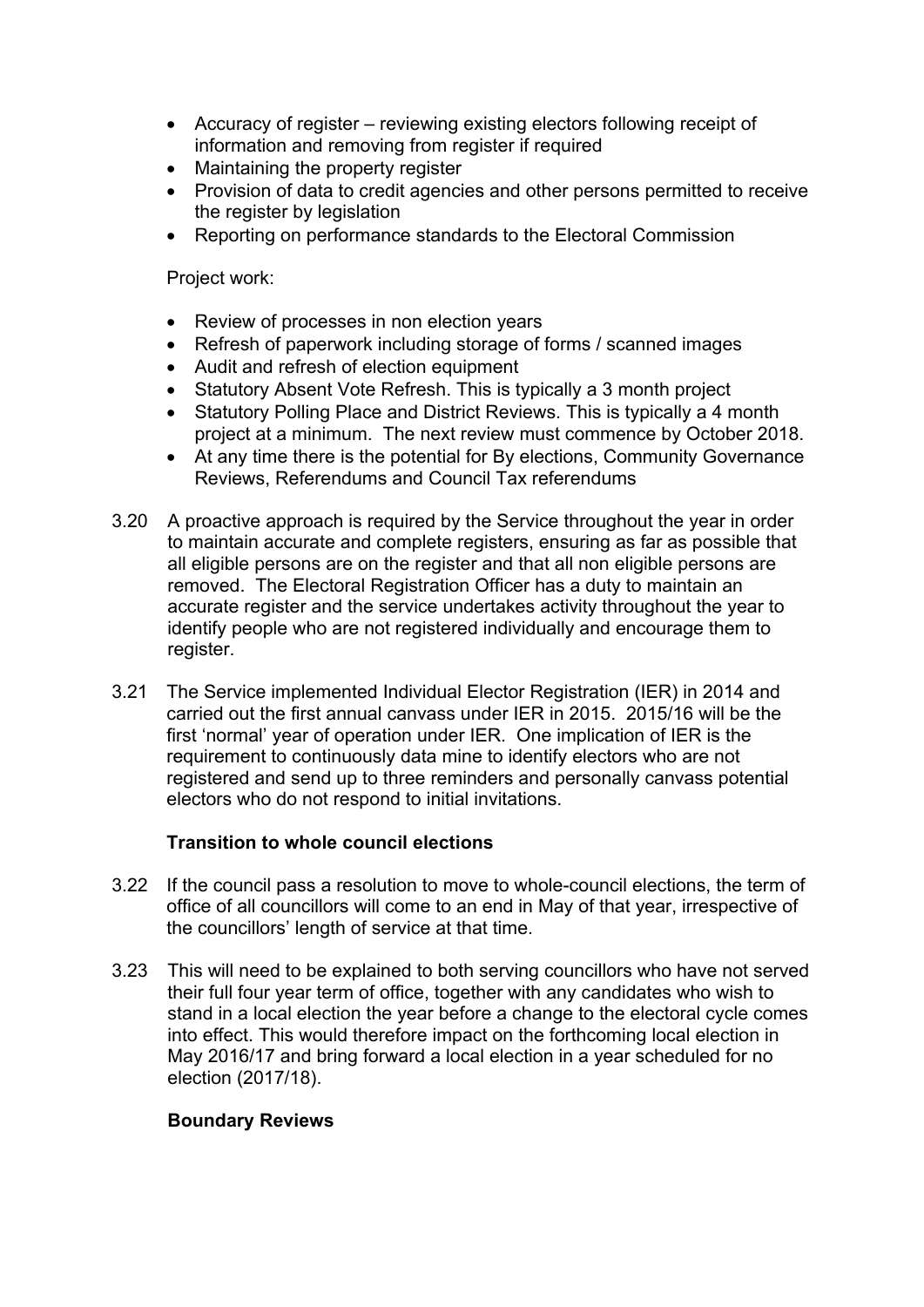- 3.24 The Local Government Boundary Commission for England (LGBCE) is responsible for conducting reviews for local government.
- 3.25 Electoral reviews are a review of electoral arrangements of local authority and may include the number of councillors, the names, number and boundaries of wards and electoral divisions and the number of councillors to be elected to each.
- 3.26 An electoral review is initiated primarily to improve electoral equality and to ensure that as far as is reasonable the ratio of electors to councillors in each electoral ward or division is the same.
- 3.27 The commission is responsible for putting any changes to electoral arrangements into effect and does this by making a Statutory Instrument or Order. The local authority then conducts local elections on the basis of the new arrangements set out in the order.
- 3.28 The electoral arrangements of every principal local authority in England must by law, be reviewed from time to time. These reviews are known as periodic electoral reviews (PERs). The Commission decide when there is a need to conduct a programme of such work. The last round of PERs commenced in 1996 and was completed in 2004. The Commission is not currently undertaking PERs but has a rolling programme of electoral reviews undertaken for a number of different reasons.
- 3.29 The Commission undertake electoral reviews when the electoral variances in representation across a local authority become notable. The criteria for initiating a review in those circumstances are as follows:
	- more than 30% of a council's wards/divisions having an electoral imbalance of more than 10% from the average ratio for that authority; and/or
	- one or more wards/divisions with an electoral imbalance of more than 30% *and*
	- the imbalance is unlikely to be corrected by foreseeable changes to the electorate within a reasonable period.
- 3.30 To put this in to context within Thurrock, the Electoral Services Manager has provided an analysis of variances across the borough based on electorate figures in 2015. The officer is not aware of the calculations used by the Commission; the figures and calculations used are one possible way to provide an analysis for debate and to put any request for a review in perspective.
- 3.31 For the purposes of this analysis, the 20 wards have been split into two and three member wards. The average number of electors per councillor was calculated based on whether the ward had two or three members. It was then possible to see how many electors were served by one member and what the variance was against the average variance. These calculations are shown in Appendix 4.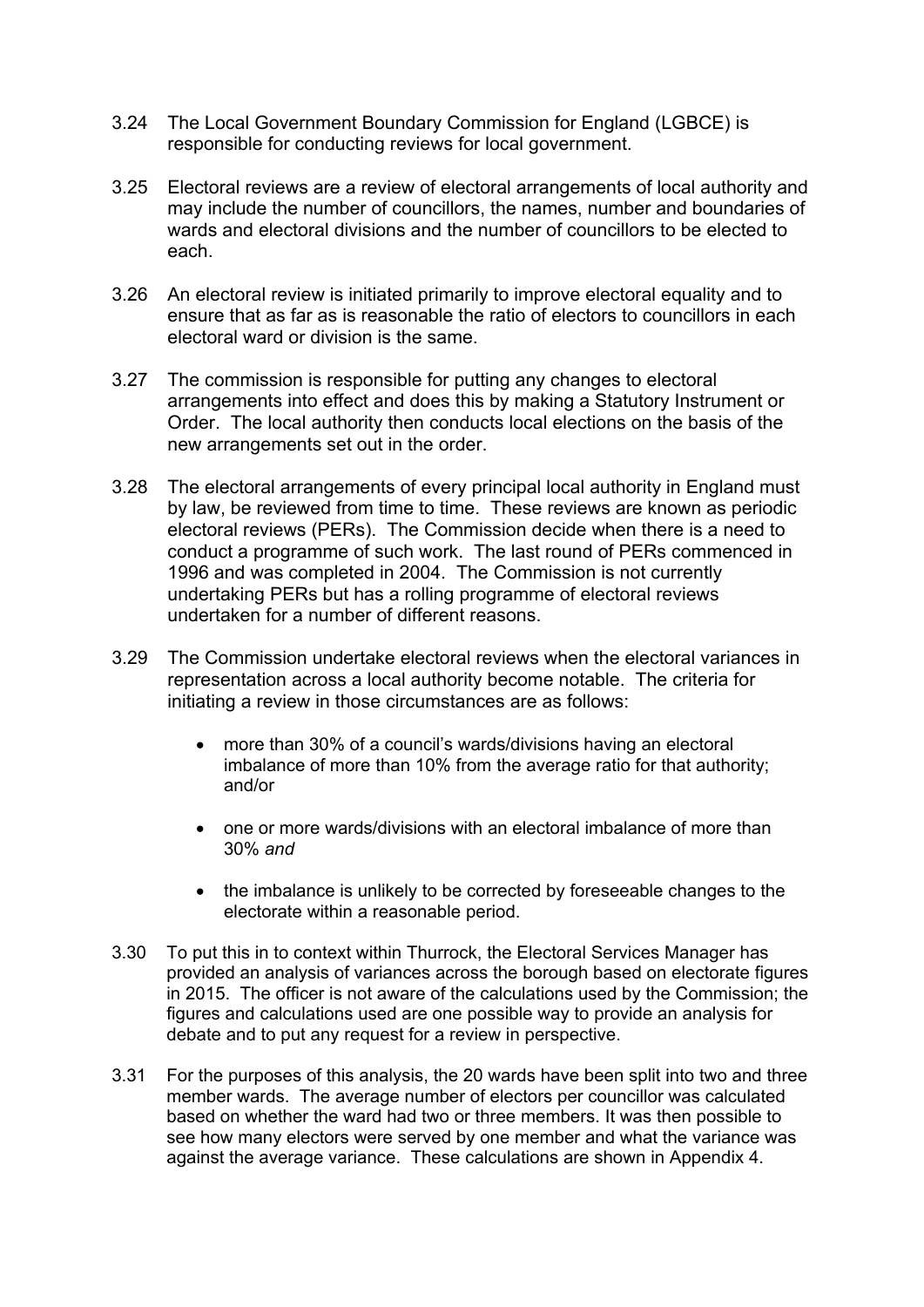- 3.32 The analysis provided that three of 20 wards had an average variance more than 10%. Three wards were more than the average whilst one ward (Tilbury St Chads) was under the average ratio.
- 3.33 The commission states that to initiate a review, more than 30% of a council's wards should have an electoral imbalance of more than 10% from the average ratio for that authority. By following this analysis the imbalance is only 15%. This does not appear to meet the criteria outlined by the commission.
- 3.34 The other criteria for initiating a review is that one or more wards has an electoral imbalance of more than 30%. The largest (negative) imbalance is within the ward of Chafford and North Stifford. However, this ward is still below the 30% threshold by approximately 373 electors per member.
- 3.35 There is no upper limit in legislation regarding the number of councillors that may be returned from each ward or division. However the Commission's view is that wards or divisions returning more than three councillors results in a dilution of accountability to the electorate and they will not normally recommend a number above that figure. There are currently no principal authority wards or divisions in England returning more than three councillors.
- 3.36 Members have requested information relating to the current boundaries for Thurrock and for officers to recommend changes. Although this would be the remit of the Commission some context and statistics have been provided. Appendix 5 outlines a draft timeline and actions provided by the Commission. However, the analysis provided in Appendix 4 suggests that the criteria for requesting the Commission to carry out a review would not be met.

### **4. Reasons for Recommendation**

- 4.1 At the request of the Chair of the Corporate Overview and Scrutiny Committee, the report sets out the options to change the model of local government elections cycle in Thurrock and information on local government boundary reviews.
- 4.2 The Committee are requested to consider making a recommendation whether to progress the change the electoral cycle of the authority and so enable the council to take a decision and
- 4.3 The Committee are requested to discuss and debate the information provided on the terms of a boundary review and make recommendations.

### **5. Consultation (including Overview and Scrutiny, if applicable)**

5.1 There has been no consultation undertaken in respect of this report.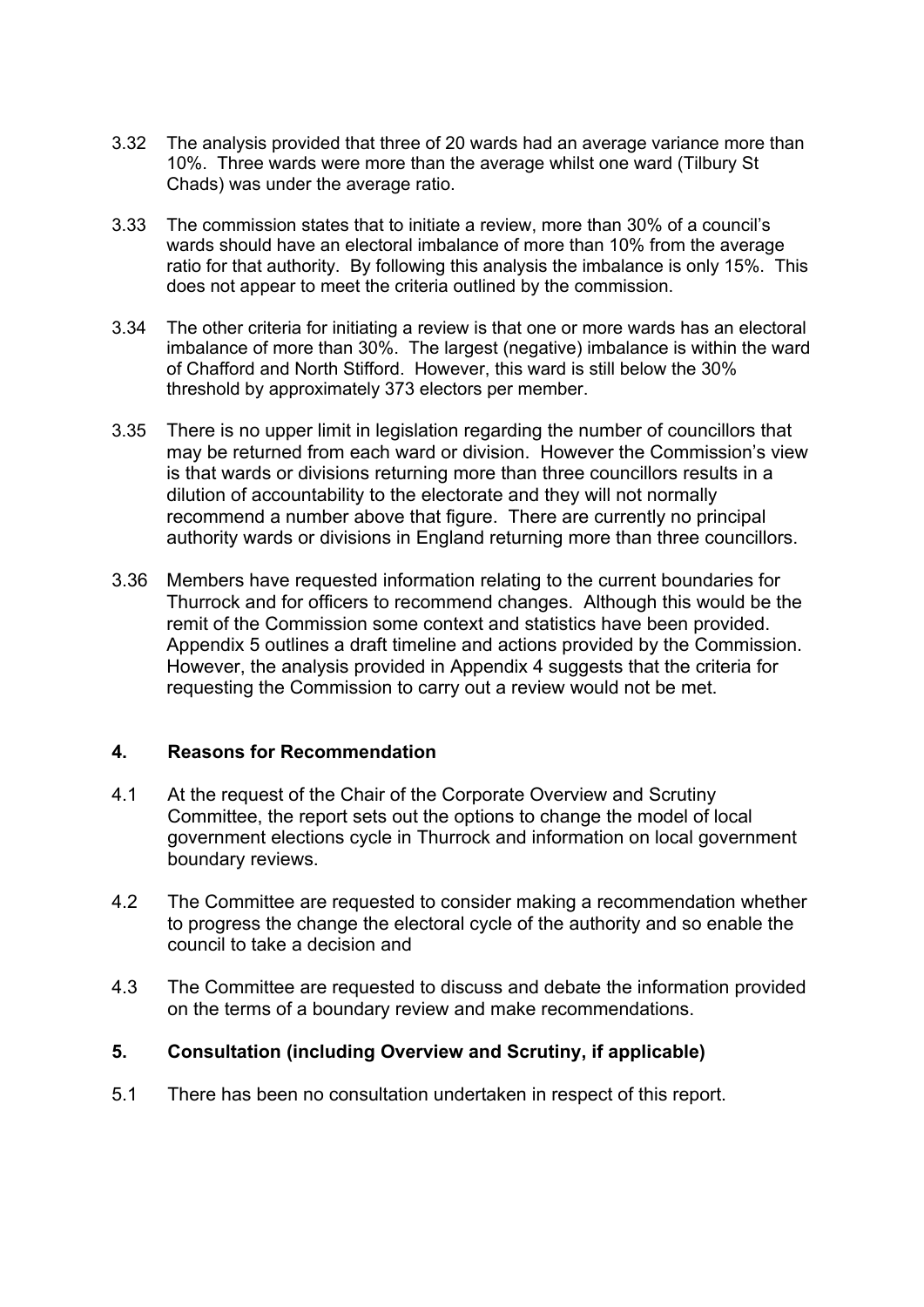5.2 Should the Committee decide to make a recommendation to move to wholecouncil elections, the council is required to take reasonable steps to consult with such persons as it thinks appropriate on the proposed change.

### **6. Impact on corporate policies, priorities, performance and community impact**

6.1 There is no impact at this stage. Any proposal to change the cycle of elections will be the subject of a report to the full council and, if approved, will also be subject to public consultation.

# **7. Implications**

# 7.1 **Financial**

Implications verified by: **Jonathan Wilson**

# **Chief Accountant**

The cost of an election is met by the body or bodies whose representatives have been elected and therefore, any occasion where a local election is combined with another would see a reduction in costs to the council.

The costs associated with running an election and a by-election have been estimated and are set out in the report. Any move to whole council elections would generate an estimated saving of £190,000 over the next 4 years.

Any savings that may be associated with a proposal to change the cycle of elections would be dependent upon the year in which the new cycle was to commence, as this would determine when local elections may be combined with others and therefore see a reduction in costs.

# 7.2 **Legal**

Implications verified by: **David Lawson**

#### **Monitoring Officer and Deputy Head of Legal & Governance**

The legal implications associated with changing the electoral cycle of the Council are set out in the body of the report.

It may be observed that the financial impact is dependent on the combination of polls and thware election cycle of Parliamentary elections which are fixed in law. Whilst savings may be achieved there will be a budget impact initially if the electoral cycle is changed to whole council elections pursuant to any relevant governance change in this respect .

# 7.3 **Diversity and Equality**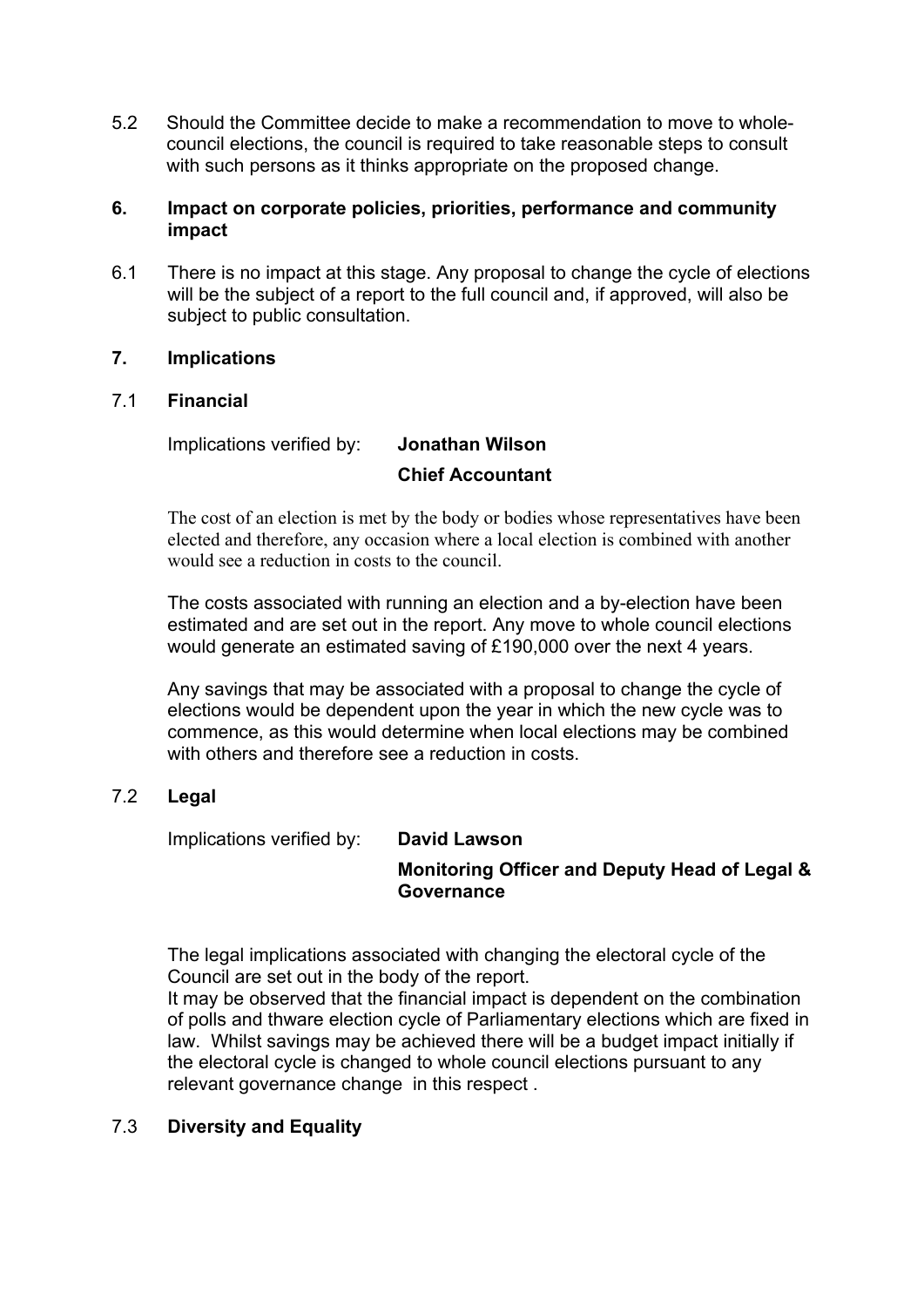Implications verified by: **Natalie Warren**

# **Community Development and Equalities Manager**

Under the Equality Act 2010, Section 149, a public authority must, in the exercise of its functions, have due regard to the need to:

- **e** eliminate discrimination, harassment, victimisation and any other conduct that is prohibited by or under this Act;
- advance equality of opportunity between persons who share a relevant protected characteristic and persons who do not share it;
- foster good relations between persons who share a relevant protected characteristic and persons who do not share it.

In considering this report, Members must consider whether the decision will or could have a differential impact on: racial groups; gender; people with disabilities; people of a particular sexual orientation; people due to their age; people due to their religious belief.

An Equality Impact Assessment has not been undertaken in respect of this report and this is because it is not considered that there will be an adverse impact arising from changing the cycle of elections held by the Council. However, if a decision is taken to change the cycle of elections, an Equality Impact Assessment will be conducted to help inform the implementation of this decision.

7.4 **Other implications** (where significant) – i.e. Staff, Health, Sustainability, Crime and Disorder)

None

- **8. Background papers used in preparing the report** (including their location on the Council's website or identification whether any are exempt or protected by copyright):
	- No Stone Unturned in Pursuit of Growth. Lord Heseltine. 2012 (recommendation 14) [https://www.gov.uk/government/uploads/system/uploads/attachment\\_data/file/](https://www.gov.uk/government/uploads/system/uploads/attachment_data/file/34648/12-1213-no-stone-unturned-in-pursuit-of-growth.pdf) [34648/12-1213-no-stone-unturned-in-pursuit-of-growth.pdf](https://www.gov.uk/government/uploads/system/uploads/attachment_data/file/34648/12-1213-no-stone-unturned-in-pursuit-of-growth.pdf)
	- The Local Government Boundary Commission for England Electoral Reviews, Technical Guidance April 2014 https://www.lgbce.org.uk/ data/assets/pdf\_file/0006/10410/technical[guidance-2014.pdf](https://www.lgbce.org.uk/__data/assets/pdf_file/0006/10410/technical-guidance-2014.pdf)
- **9. Appendices to the report**